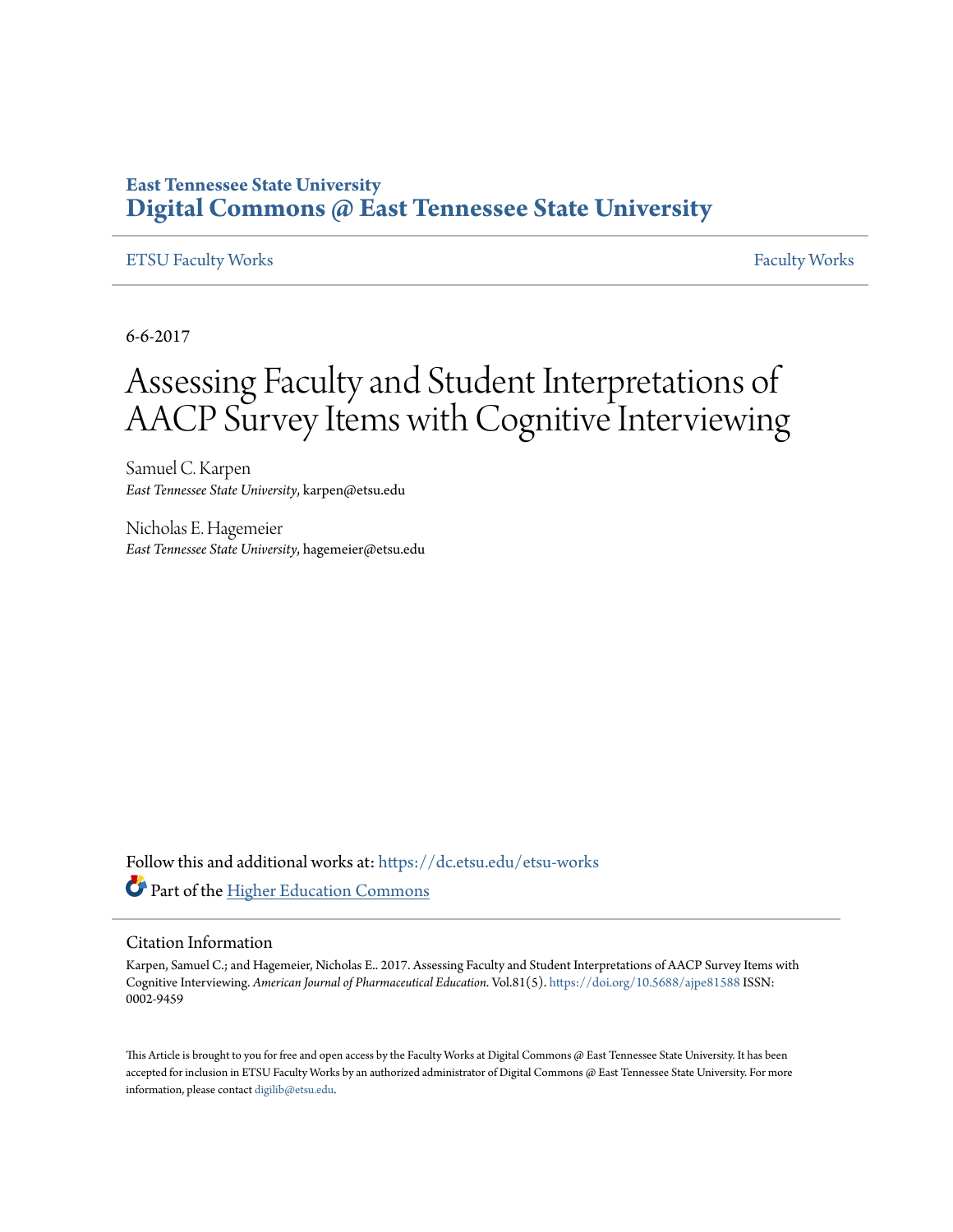Assessing Faculty and Student Interpretations of AACP Survey Items with Cognitive Interviewing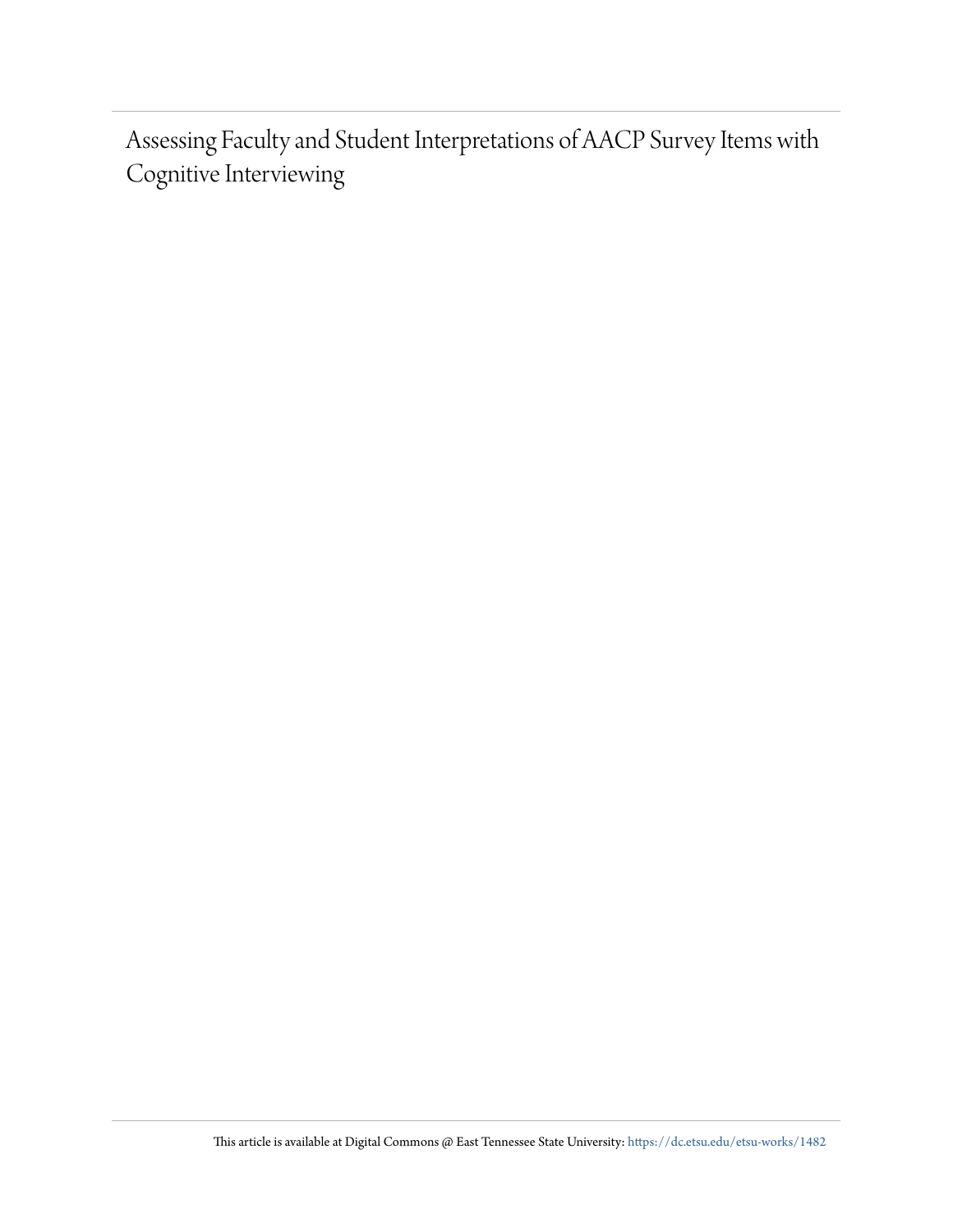### RESEARCH

# Assessing Faculty and Student Interpretations of AACP Survey Items with Cognitive Interviewing

Samuel C. Karpen, PhD, Nicholas E. Hagemeier, PharmD, PhD

Gatton College of Pharmacy, East Tennessee State University, Johnson City, Tennessee Submitted March 23, 2016; accepted September 16, 2016; published June 2017.

Objective. To use cognitive interviewing techniques to determine faculty and student interpretation of a subset of items from the AACP faculty and graduating student surveys.

Methods. Students and faculty were interviewed individually in a private room. The interviewer asked each respondent for his/her interpretation of 15 randomly selected items from the graduating student survey or 20 items from the faculty survey.

Results. While many items were interpreted consistently by respondents, the researchers identified several items that were either difficult to interpret or produced differing interpretations.

Conclusion. Several interpretational inconsistencies and ambiguities were discovered that could compromise the usefulness of certain survey items.

Keywords: AACP faculty survey, AACP graduating student survey, cognitive interview, qualitative methods, measurement error

#### INTRODUCTION

Surveys are a common data collection instrument in the health sciences. Indeed, nearly 80% of the original research reports published in the Journal of Graduate Medical Education in 2011 and 2012 included surveys in the design, $\frac{1}{x}$  and a recent search for "survey" on the American Journal of Pharmaceutical Education (AJPE) website yielded 1,433 hits. Given the prevalence of surveys in health professions education, students and practitioners should understand and apply standard practices in survey design. This article introduces cognitive interviewing as a step in the survey design process for improving a survey's validity.

Cognitive interviewing is a technique for eliciting respondents' thoughts as they answer survey items, and to gain insight into their interpretations, answering strategies, and difficulties.<sup>2,3</sup> Given its ability to identify interpretational difficulties and inconsistencies, several federal agencies, including the US Census Bureau, National Center of Health Statistics, and Bureau of Labor Statistics, regularly employ cognitive interviewing, and some agencies even have dedicated cognitive interviewing labs. Furthermore, recent articles have encouraged graduate medical educators to employ more rigorous survey pre-testing and design processes, including cognitive interviewing.<sup>1,4,5</sup> For example, Magee and colleagues, and Richards and colleagues list a series of questions that graduate medical educators should ask themselves when designing a survey. One question: "Will my respondents interpret my items in the manner that I intended" is directly related to cognitive interviewing. In fact, both authors encourage cognitive interviewing and describe its importance as follows: "This process is invaluable in identifying problems with question or response wording that may result in misinterpretations or bias. Ultimately, the goal is twofold: to ensure respondents understand the questions as you intended and to verify that different respondents interpret the items the same way and can respond to the items accurately."<sup>1</sup>

Nursing educators have also encouraged cognitive interviewing as a means of improving survey validity.<sup>6-8</sup> Izumi and colleagues used it to develop the Quality of Nursing Care Index (QNCI), an instrument that measures the quality of nursing care from the perspective of patients with advanced stage illnesses, and uncovered several confusing and potentially offensive items as a result.<sup>8</sup> Likewise, Ahmed and colleagues submitted a palliative care screening measure to cognitive interviewing and found that several items were either confusing or contained jargon.<sup>6</sup>

While cognitive interviewing is rare in pharmacy education, the field does employ several surveys that may be good candidates for cognitive interviewing. Specifically, in collaboration with an (ACPE) task force, the American Association of Colleges of Pharmacy (AACP)

Corresponding Author: Samuel C. Karpen, Building 7, Maple Avenue, James H. Quillen VA Medical Center Campus, Johnson City, TN 37614-1704. Tel: 423-439-6883. E-mail: [karpen@mail.etsu.edu](mailto:karpen@mail.etsu.edu)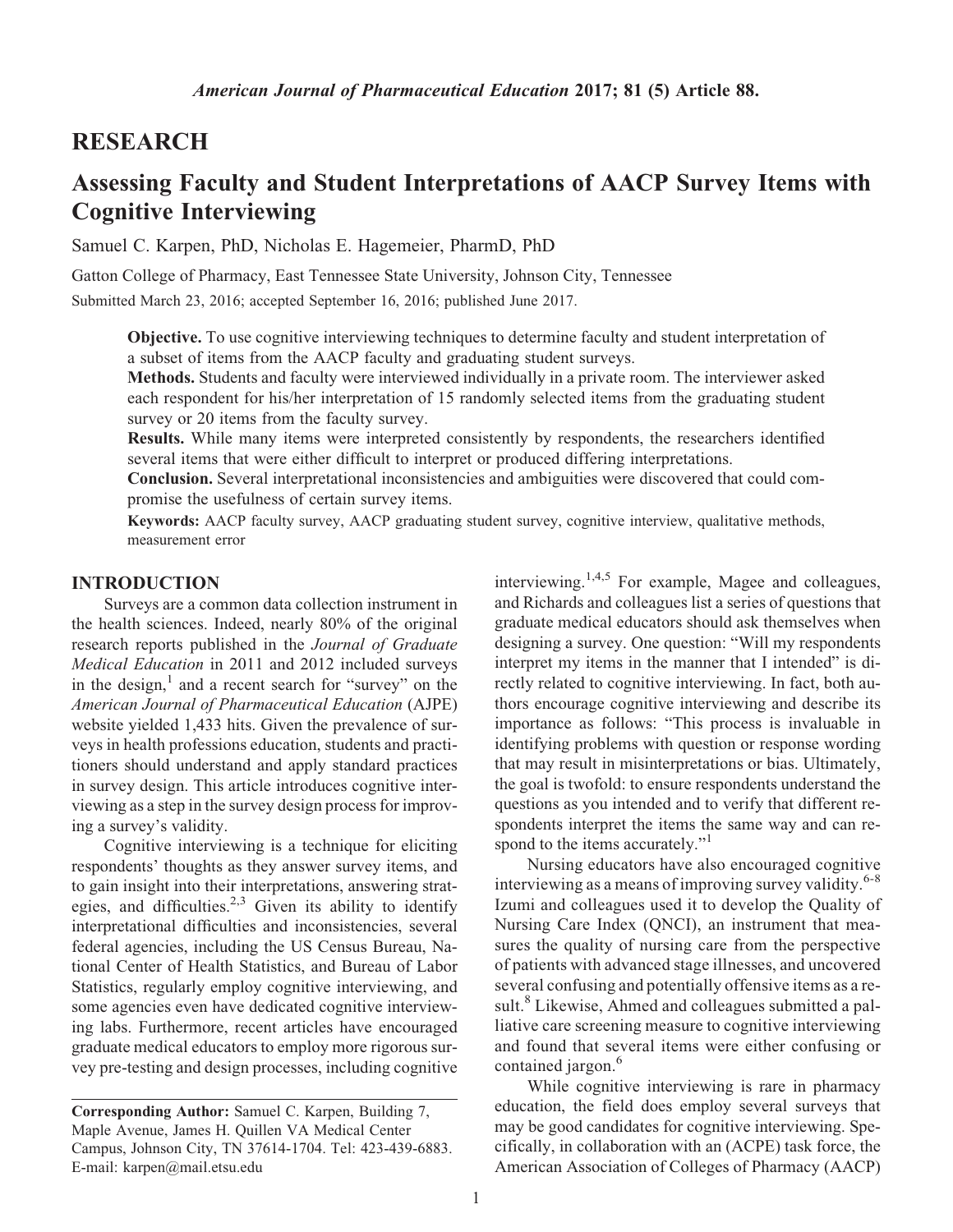developed multiple stakeholder surveys – graduating student, faculty, preceptor, and alumni surveys – that are made available to schools/colleges on an annual basis. AACP's Office of Institutional Research and Effectiveness indicates the purpose of the surveys is to "help member colleges and schools gather data for both continuous program improvement and accountability (accreditation) purposes."9 Whereas individual colleges and schools have discretion in the timing and frequency of the survey administration, the results thereof are part of the college/ school ACPE self-study and the accreditation process. In addition to their utility in the accreditation process, survey results inform program-level internal decision making.

These surveys however, have never undergone cognitive interviewing. $9$  While the AACP faculty and student surveys were validated, the means of validation were quantitative, which do not always detect interpretational differences. For example, an item could have been interpreted consistently by most respondents but differently than the researchers had intended. Alternatively, an item could have been answered similarly by most respondents despite differing interpretations. In either case, the item would have displayed acceptable psychometric properties. We submitted portions of both instruments to cognitive interviewing to determine whether interpretational differences existed that may not have been detected by purely quantitative means. In doing so, we also introduced cognitive interviewing to pharmacy educators.

The typical sample size for a cognitive interview is five to ten participants;  $2,3$  thus, we recruited five students and five faculty to participate in the interviews from a southeastern college of pharmacy. Participants were recruited based on their response to a general invitation made to all faculty and enrolled students; they were not randomly selected, as less of a priority is placed on generalization in small sample qualitative research.<sup>2,3,10,11</sup>

That said, we included faculty at all ranks from both the pharmaceutical sciences and pharmacy practice departments, and students intending to pursue a variety of specialties, (eg, community pharmacy, ambulatory care), career paths (eg, direct practice entry, residency training), and degrees (eg, PharmD and PharmD/Master of Public Health). Approval was obtained from the IRB prior to the interviews.

### METHODS

Students and faculty were interviewed individually in a private room. After obtaining consent, the interviewer asked the participant to spend five minutes describing the first floor of the participant's house in order to acclimate him/her to verbalizing thoughts to the interviewer. Additionally, the interviewer asked questions such as, "How many windows are in your first floor" or "Do you consider glass areas of doors to be windows" to acclimate the participant to verbal probing. Due to time constraints, the interviewer did not use AACP survey in its entirety; rather, two items were randomly selected from each section of each survey with the aid of a random number generator, resulting in 15 items from the graduating student survey and 20 items from the faculty survey. After the warm-up exercise, the interviewer handed the participant a printed copy of the pre-selected survey items and asked the first question. The interviewer primarily relied on the think aloud method, but occasionally asked participants to define terms or to rephrase the question via probes. The interviewer took notes while participants were speaking. All faculty and student interviews required about 45 minutes to complete.

As the name suggests, think aloud interviewing requires participants to relay their thoughts to the interviewer while answering each survey item. The interviewer simply records the participant's thoughts and interjects little more than "Tell me more" or "Tell me what you're thinking." During verbal probing, the interviewer asks questions targeted at specific aspects of a survey item. For example, an interviewer may ask a participant how he/she arrived at a particular answer, why he/she hesitated before providing an answer, or what a particular term means to him/ her. In-depth reviews of each of these techniques, as well as discussions of their advantages and disadvantages, are widely available.<sup>2,3,5,12,13</sup>

After the interviews, participants' difficulties  $-$  if any – were coded into one of five categories: lexical, inclusion/exclusion, temporal, logical, and computational.<sup>14</sup> Lexical difficulties concern understanding the intended meaning or usage of words or phrases within an item. Inclusion/exclusion also deals with word meaning, but specifically focuses on which concepts are included within the scope of a word or phrase. For example, a participant may consider dentists when asked about doctors, even though the researcher had intended to ask only about MDs. Temporal difficulties concern interpretations of the range or amount of time spent on the activity described in the question. Logical problems cover a wide range of difficulties, from improper use of conjunctions, to multiple barreled questions, to leading questions. Computational problems typically function as an "other" category when a problem does not fit into the first four categories.

Participants' difficulties were also coded into one of three response stages: understanding, task performance, and response formatting.<sup>6</sup> Understanding concerns participants' ability to comprehend the meaning of the question, while task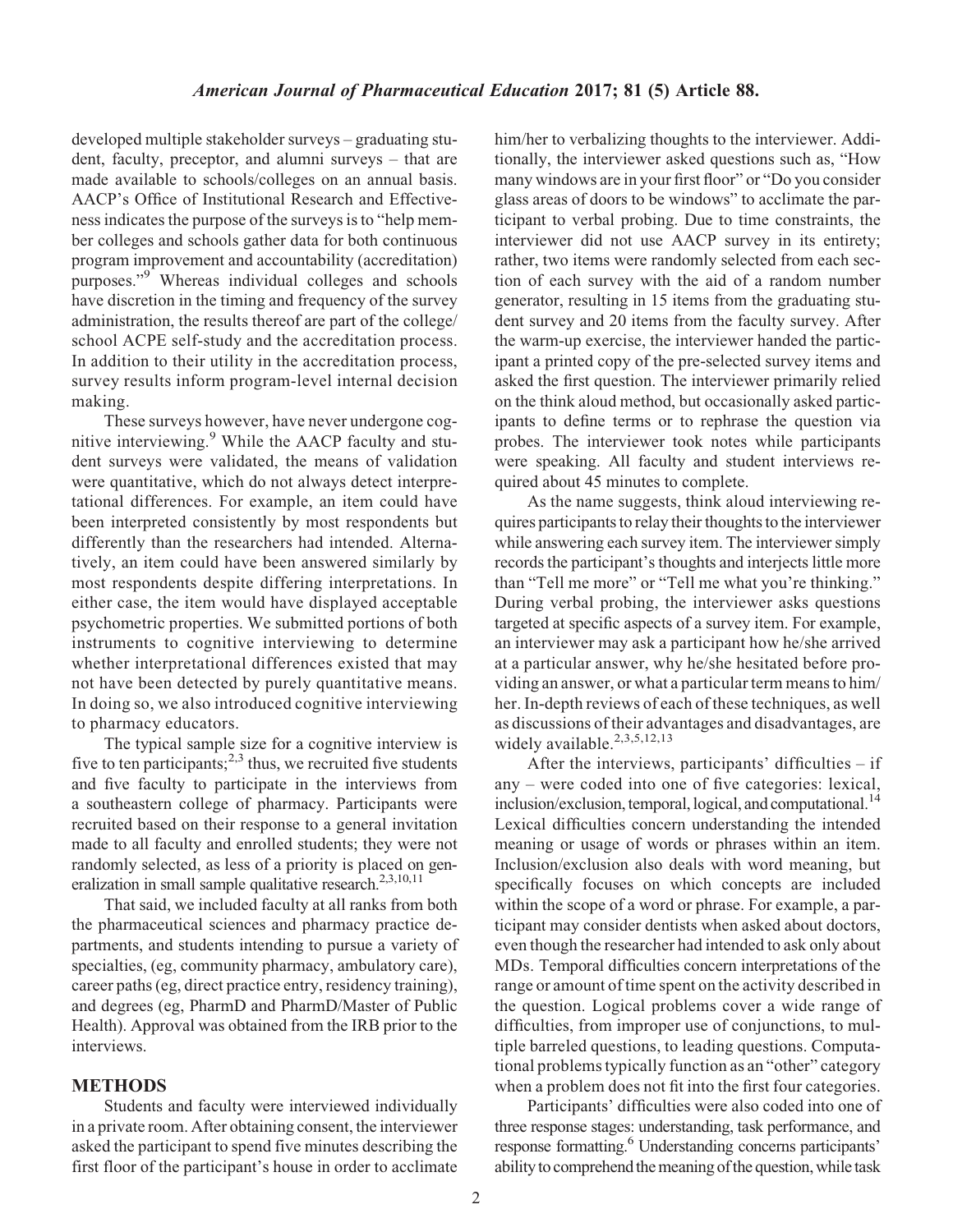| Question                                                                                       | <b>Summary of Responses</b>                                                                                                                                                                                                                                                                                                                                                                                                                                                                                                                                 |
|------------------------------------------------------------------------------------------------|-------------------------------------------------------------------------------------------------------------------------------------------------------------------------------------------------------------------------------------------------------------------------------------------------------------------------------------------------------------------------------------------------------------------------------------------------------------------------------------------------------------------------------------------------------------|
| The college/school's administrator(s) are<br>responsive to my needs/problems.                  | Respondents were unsure who to consider administrators. Some only<br>considered the dean and associate deans, while others included<br>directors. Some included the department chairs, and others did not.<br>Respondents also had differing interpretations of responsiveness.<br>Some thought that in order to be responsive, the administrators<br>were required to meet/solve their needs and problems, while others<br>considered mere acknowledgement a form of responsiveness.<br>Other participants were unsure how to define responsiveness.       |
| The performance feedback I receive<br>is effective.                                            | Participants had varying interpretations of effective and feedback. Some<br>defined effective as "actionable" or "something I can use" while<br>others defined effective as "motivates me to do better" or "boosts my<br>morale and helps to retain me," and others were unsure how to define<br>"effective." Participants' interpretation of "feedback" was similarly<br>disparate, as some only considered formal meetings with their chair,<br>while others considered casual conversations. Some considered<br>student evaluations, and others did not. |
| I receive adequate support staff resources.                                                    | Participants disagreed on who qualified as "support staff" and what<br>was meant by adequate. Most participants only considered office<br>managers and secretaries support staff, but others included the<br>technology manager, and the directors of academic affairs and<br>assessment. Some participants thought that adequate referred to<br>whether or not the college had an adequate number of support staff,<br>while others thought that adequate referred to whether or not the<br>existing support staff were appropriately competent.           |
| Computer resources are adequate for my<br>academic responsibilities.                           | Respondents did not agree on the definition of "computer resources";<br>some only considered software, others only considered hardware,<br>and others considered access to library resources and<br>online publications.                                                                                                                                                                                                                                                                                                                                    |
| The college/school effectively employs<br>strategic planning.                                  | Participants were unsure of the definitions of "strategic planning"<br>and "effective." One was unsure whether "strategic planning"<br>referred to hiring, fundraising, or retention. Another was unsure<br>whether "effective" meant that the plan was actionable or that<br>we simply had a plan.                                                                                                                                                                                                                                                         |
| The PharmD prepares students to<br>effectively manage a patient-centered<br>pharmacy practice. | Several faculty rephrased this question as, "Can our students manage<br>a pharmacy practice." Others were unsure whether "manage"<br>referred to patient care, business operations, or both. One said that<br>she would answer the question differently depending on her<br>definition of manage, because "the college teaches students to<br>manage patient care, but not personnel."                                                                                                                                                                      |

Table 1. Faculty Responses to Survey Items

(Continued)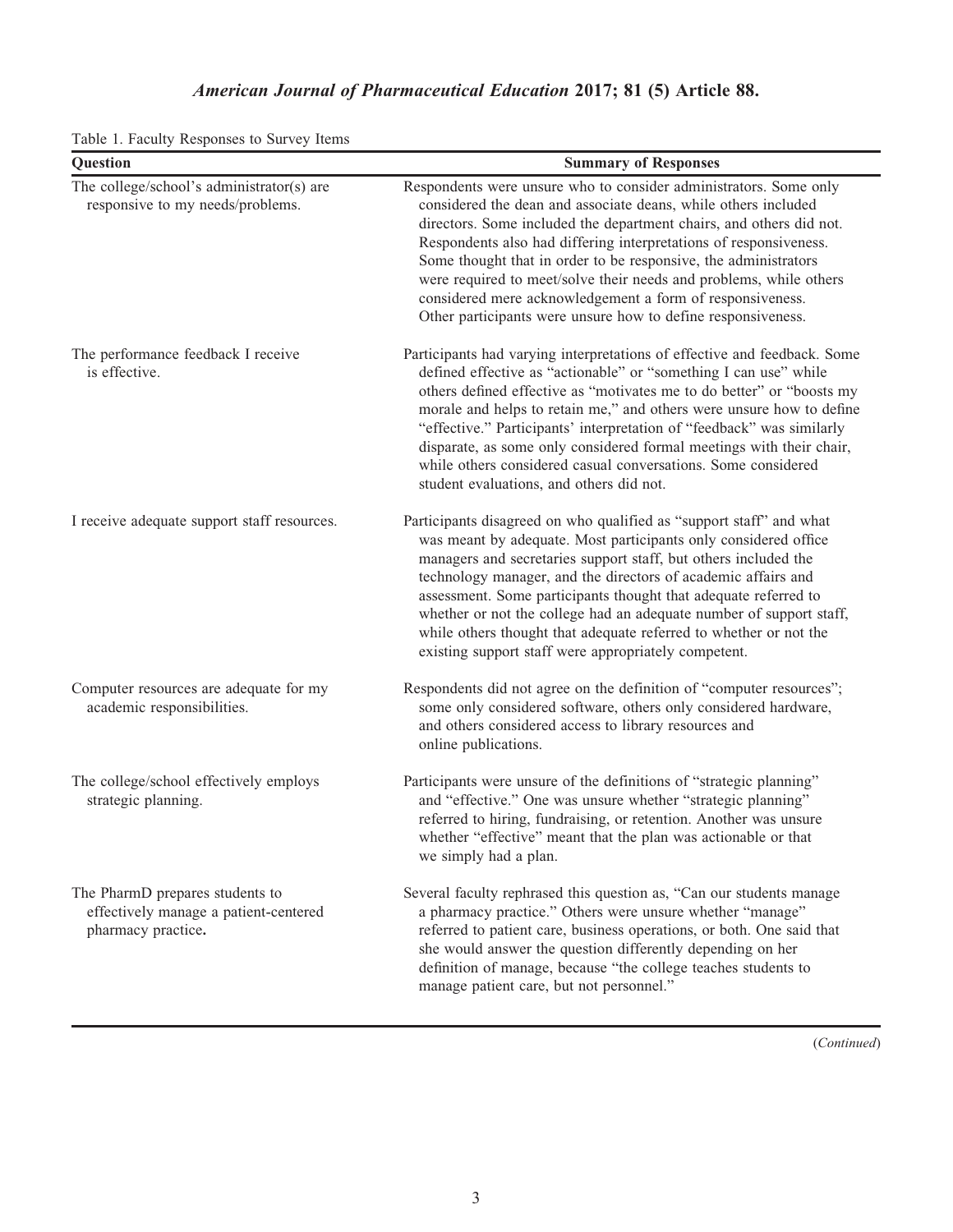Table 1. (Continued)

| Question                                                                                                                                                                                                                                           | <b>Summary of Responses</b>                                                                                                                                                                                                                                                                                                                                                                                                                                                                                                                                                                                         |
|----------------------------------------------------------------------------------------------------------------------------------------------------------------------------------------------------------------------------------------------------|---------------------------------------------------------------------------------------------------------------------------------------------------------------------------------------------------------------------------------------------------------------------------------------------------------------------------------------------------------------------------------------------------------------------------------------------------------------------------------------------------------------------------------------------------------------------------------------------------------------------|
| The PharmD prepares students to<br>demonstrate expertise in the area of<br>informatics (resources, devices, and<br>methods required to optimize the<br>acquisition, storage, retrieval,<br>and use of information in pharmacy<br>and health care). | Participants had different interpretations of this question. One<br>rephrased it as "Do we prepare students to navigate electronic<br>medical records and large databases on drug and public health<br>information?" while another rephrased it as "Do we prepare students<br>to use drug information resources?" Two faculty members were<br>unsure why they should be teaching students to use the latest<br>non-pharmacy related hardware. One asked, "Shouldn't the<br>question be asking about relevant things like insulin pumps?"<br>One thought that "informatics" was a buzzword with<br>no clear meaning. |
| I am given the opportunity to provide<br>evaluative feedback<br>of the administrators.                                                                                                                                                             | While most respondents thought that this item sounded like a<br>yes/no question, there was little interpretive ambiguity.                                                                                                                                                                                                                                                                                                                                                                                                                                                                                           |
| My allocation of effort has been clearly<br>stated.                                                                                                                                                                                                | Since our faculty state their own allocation in a document that is<br>later reviewed by the chairs, many struggled with this item.<br>For example, two stated: "Faculty state allocation that is later<br>reviewed by chair, so question is hard to interpret" and "This is<br>unclear because chairs don't assign allocation up front. Faculty<br>report allocation and chairs advise."                                                                                                                                                                                                                            |
| Criteria for my performance assessment<br>are consistent with my responsibilities.                                                                                                                                                                 | Respondents' interpretation of this item varied somewhat. Some<br>read it as, "Am I aware of the scale that I'm being evaluated on"<br>while others read it as "Am I able to meet the requirements for<br>tenure" and others read it as "Am I evaluated on what I spend<br>time doing." Also, faculty were unsure what "performance<br>assessment" meant. One said, "Does it mean, my annual<br>review, my course evaluations, peer evaluations, or all<br>of the above?"                                                                                                                                           |
| The college/school has a sufficient<br>number of qualified faculty.                                                                                                                                                                                | Respondents all thought that this item was clear.                                                                                                                                                                                                                                                                                                                                                                                                                                                                                                                                                                   |
| The physical facilities enable out-of-class<br>interaction among administrators,<br>faculty, and students.                                                                                                                                         | While everyone understood the question, several respondents<br>commented that faculty and administrators only interact<br>outside of class.                                                                                                                                                                                                                                                                                                                                                                                                                                                                         |
| Programs are available to me to improve<br>my teaching and to facilitate<br>student learning.                                                                                                                                                      | Many respondents were unsure whether the question was about the<br>availability of one program that both improved teaching and<br>facilitated student learning or separate programs: one that<br>improved teaching and one that facilitated student learning.                                                                                                                                                                                                                                                                                                                                                       |
| Programs are available to me that help<br>me develop my competence in<br>research and/or scholarship.                                                                                                                                              | Respondents all thought that this item was clear.                                                                                                                                                                                                                                                                                                                                                                                                                                                                                                                                                                   |

(Continued)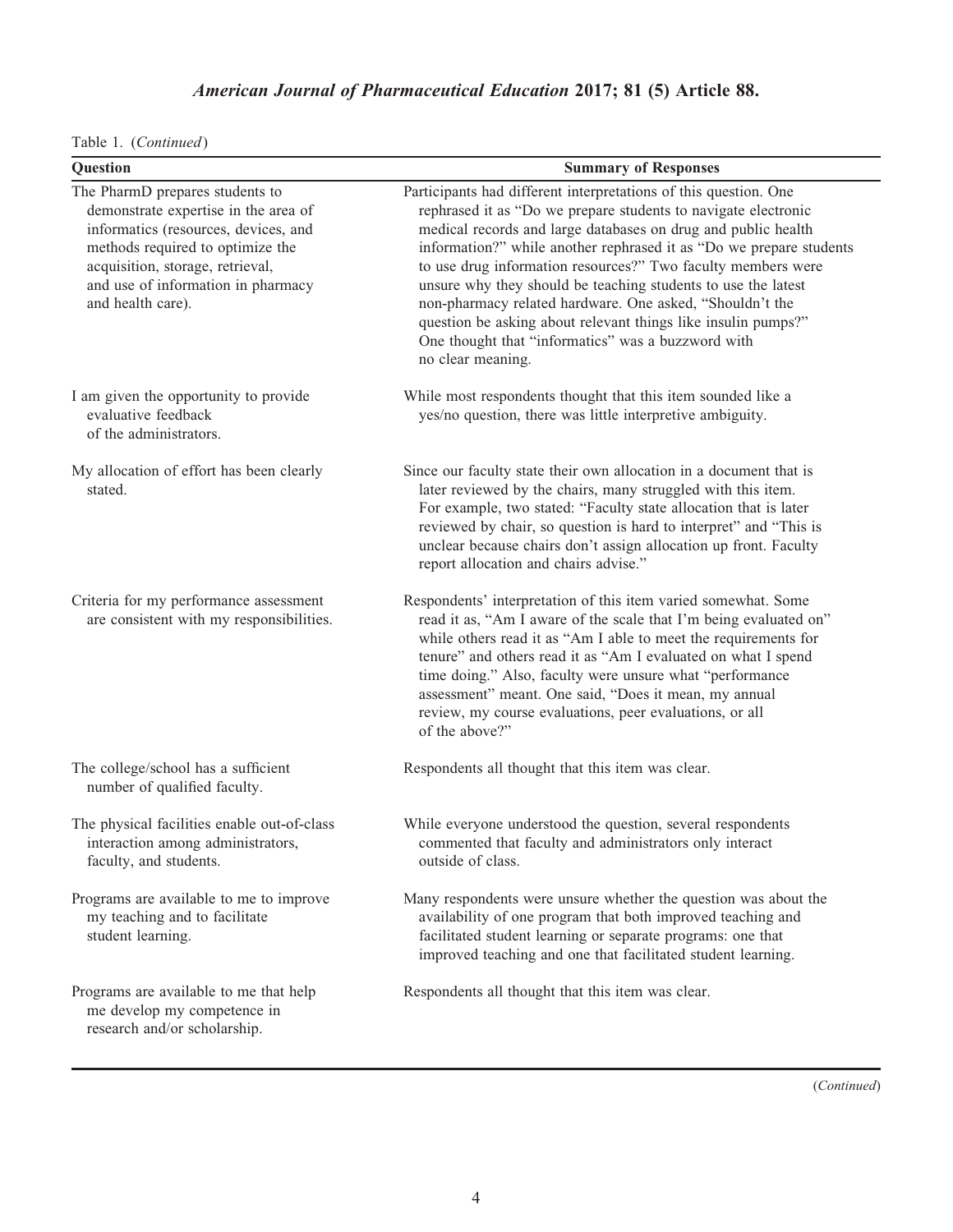| Table 1. | (Continued) |  |
|----------|-------------|--|
|          |             |  |

| Question                                                                                                                                                               | <b>Summary of Responses</b>                                                                                                                                                                                                                                                                                                                                                                                                                                                                         |
|------------------------------------------------------------------------------------------------------------------------------------------------------------------------|-----------------------------------------------------------------------------------------------------------------------------------------------------------------------------------------------------------------------------------------------------------------------------------------------------------------------------------------------------------------------------------------------------------------------------------------------------------------------------------------------------|
| Laboratories and other non-classroom<br>environments are conducive<br>to learning.                                                                                     | Some faculty were unsure how to define "conducive to learning." "Does<br>it mean that learning could occur there, or that the room is set up<br>for learning?" Some interpreted conducive as "quiet" while others<br>discussed lab equipment. Additionally, respondents were unsure<br>what qualified as a non-classroom environment. Examples included<br>labs, meeting rooms, bathrooms, lounges, and study rooms.<br>Additionally, "conducive to learning" was perceived to<br>be room specific. |
| The curriculum is consistent with the<br>collective vision of the faculty<br>and administration.                                                                       | Some faculty thought that this item was difficult to answer because<br>while everyone approves the curriculum, not everyone envisions<br>it. One common way to interpret the question was, "Is the<br>curriculum consistent with our Vision Statement?"                                                                                                                                                                                                                                             |
| The PharmD program prepares<br>students to communicate with patients,<br>caregivers, and other members<br>of the inter-professional health<br>care team.               | While several faculty commented that students were not trained<br>equally well to communicate with each of the three groups<br>mentioned in the question, there were no interpretational difficulties.                                                                                                                                                                                                                                                                                              |
| The PharmD program prepares<br>students to maintain professional<br>competence.                                                                                        | Respondents all thought that this item was clear.                                                                                                                                                                                                                                                                                                                                                                                                                                                   |
| The college/school provides an environment<br>and culture that promotes<br>professional behavior among<br>students, faculty, administrators,<br>preceptors, and staff. | Some respondents struggled to answer this question because they<br>did not believe that professionalism was promoted equally among<br>each of the five groups mentioned in the question. Furthermore,<br>some respondents reported the college's culture and environment<br>did not promote professionalism equally well.                                                                                                                                                                           |
| In my opinion, the proportion of my<br>time spent on teaching is:                                                                                                      | Respondents all thought that this item was clear.                                                                                                                                                                                                                                                                                                                                                                                                                                                   |

performance concerns their ability to generate an internal response, and response formatting concerns their ability to map the internal response to an available response option.

Tables based on this coding scheme sometimes accompany cognitive interviews as a brief quantitative summary of the number and type of problems detected. This information is not typically used to diagnose problems with specific items or suggest solutions; for that, researchers should look to the participants' comments. Some researchers, however, find this coding scheme helpful, as it provides a way to understand the problems inherent in a survey with a brief glance, and also allows them to quantitatively compare revisions of a survey.

### **RESULTS**

Results of the faculty interviews are presented first (Table 1), followed by results of the student interviews (Table 2). The format for both is a restatement of the original question, followed by a summary of participants' comments. The coded responses are presented at the end of the section.

Faculty Summary: Several questions elicited conflicting and uncertain interpretations from faculty, often as a result of multiple barreled items, and vague terms, like "administrators," "student affairs," and "continuity of care." These issues are reflected in Table 3 where most problems fell into Lexical and Omission/Inclusion at the Understanding stage, and Logic at the Task Performance state. For example, faculty were unsure who counted as administrators  $(Q1)$  or support staff  $(Q3)$ , hence these types of difficulties were coded as Understanding-Omission/Inclusion. Another common issue was multiple barreled questions. For example, Question 17 required respondents to evaluate three different groups. Many respondents were unsure which group they should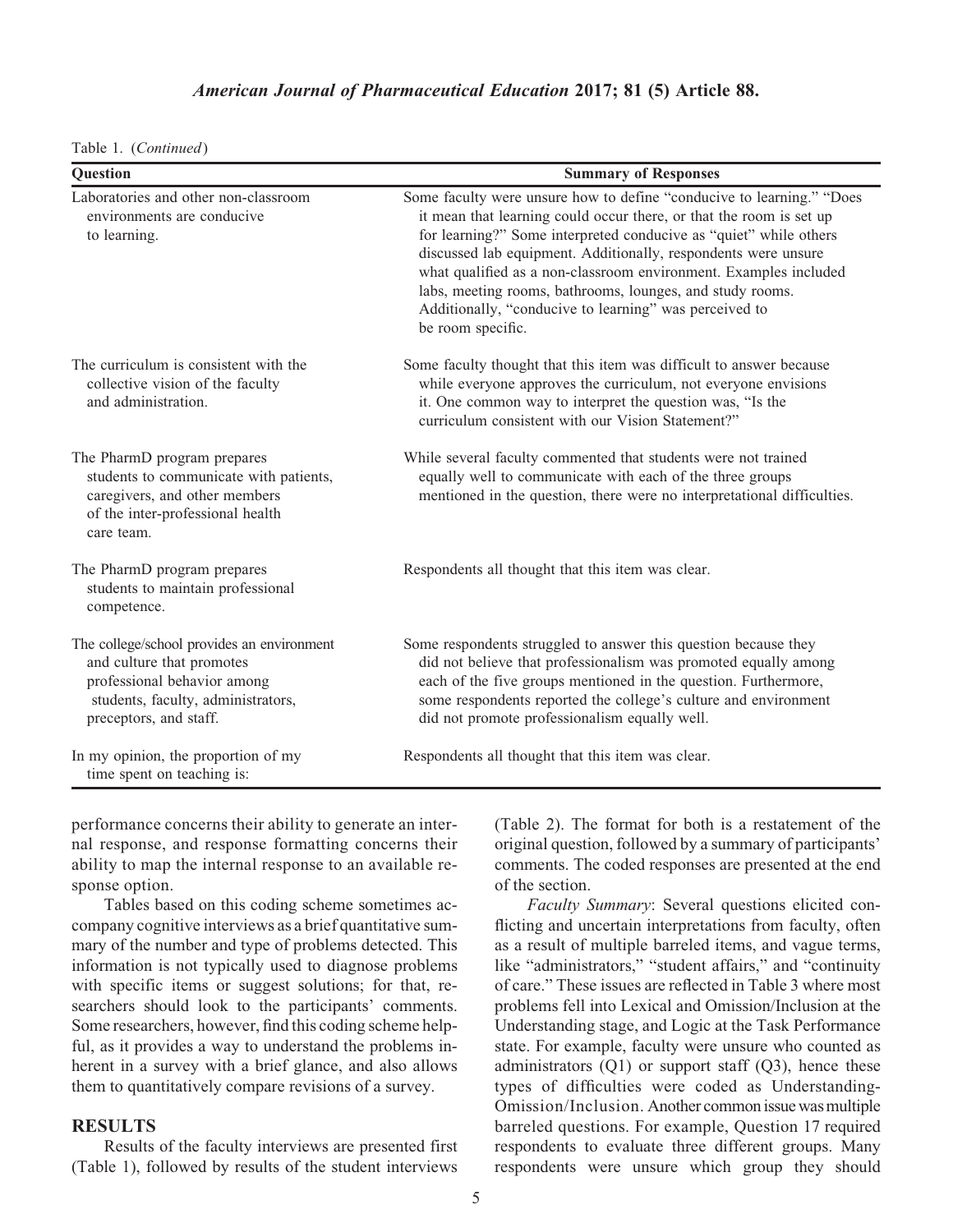|  |  | Table 2. Student Responses to Survey Items |  |  |  |
|--|--|--------------------------------------------|--|--|--|
|--|--|--------------------------------------------|--|--|--|

| Question                                                                                                                                                                                                                                                                                                                                                                                                       | <b>Summary of Responses</b>                                                                                                                                                                                                                                                                                                                                                                                                                                                                                                                                                                                                                                                                                                                  |
|----------------------------------------------------------------------------------------------------------------------------------------------------------------------------------------------------------------------------------------------------------------------------------------------------------------------------------------------------------------------------------------------------------------|----------------------------------------------------------------------------------------------------------------------------------------------------------------------------------------------------------------------------------------------------------------------------------------------------------------------------------------------------------------------------------------------------------------------------------------------------------------------------------------------------------------------------------------------------------------------------------------------------------------------------------------------------------------------------------------------------------------------------------------------|
| I developed the skills needed to<br>prepare me for continued learning<br>after graduation.<br>The college/school of pharmacy made<br>use of a variety of means (eg, course<br>evaluations, student surveys, focus<br>groups, meetings with administrative<br>leaders) to obtain student perspectives<br>on curriculum, student services, faculty<br>student relationships and other aspects<br>of the program. | All participants believed that they had developed the skills<br>necessary to continue learning prior to pharmacy school,<br>and were thus unsure of how to answer the question.<br>Each participant defined "student services" differently, and<br>several commented that they would not answer the same<br>way for student services, faculty student relationships, and<br>the curriculum. Interpretations of "student services" ranged<br>from printers, to lounges, to mental health services, to the<br>library, to fun activities hosted by the college. One student<br>was unsure whether student services referred to services<br>performed by the students for the college or services<br>performed by the college for the students. |
| In the ambulatory care setting, I was able<br>to apply my patient care skills.                                                                                                                                                                                                                                                                                                                                 | Respondents interpreted this item consistently; however,<br>one was unsure whether to define "ambulatory care" by<br>location (eg, physician's office or outpatient clinic) or<br>type of activity performed (eg, counseling patients).                                                                                                                                                                                                                                                                                                                                                                                                                                                                                                      |
| The PharmD program prepared me to work<br>with other stakeholders (eg, patients and<br>other health professionals) to engender a<br>team approach to ensure appropriate use<br>of health care resources in providing<br>patient care.                                                                                                                                                                          | Students held different definitions of health care resources.<br>Some believed that it referred to money, while others<br>believed that it referred to services for the under-privileged,<br>and others believed that it referred to medical personnel<br>and devices.                                                                                                                                                                                                                                                                                                                                                                                                                                                                       |
| The learning experience with other professions<br>students helped me to gain a better<br>understanding of how to be part of a<br>multi-disciplinary team to improve<br>patient outcomes.                                                                                                                                                                                                                       | Though there was some disagreement about whether or not to<br>include didactic experiences in the "learning experiences"<br>described above, students generally interpreted this<br>item in the same manner.                                                                                                                                                                                                                                                                                                                                                                                                                                                                                                                                 |
| The sites available for introductory pharmacy<br>practice experiences were high quality.                                                                                                                                                                                                                                                                                                                       | Students interpreted this item similarly.                                                                                                                                                                                                                                                                                                                                                                                                                                                                                                                                                                                                                                                                                                    |
| The need for continuity of care throughout<br>the health care system was emphasized in<br>the advanced pharmacy practice experiences.                                                                                                                                                                                                                                                                          | Students interpreted this item similarly.                                                                                                                                                                                                                                                                                                                                                                                                                                                                                                                                                                                                                                                                                                    |
| The college/school's administration responded<br>to problems and issues of concern to the<br>student body.                                                                                                                                                                                                                                                                                                     | Some students thought that faculty were included in<br>"administration" and others only counted the dean and<br>associate/assistant deans. Also, students' interpretations<br>of "problems and issues of concern" varied widely from<br>small annoyances like a non-functioning printer to more<br>severe issues concerning financial aid and<br>academic misconduct.                                                                                                                                                                                                                                                                                                                                                                        |
| Overall, preceptors provided me with<br>individualized instruction, guidance and<br>evaluation that met my needs as a doctor<br>of pharmacy student.                                                                                                                                                                                                                                                           | Students interpreted this item similarly.                                                                                                                                                                                                                                                                                                                                                                                                                                                                                                                                                                                                                                                                                                    |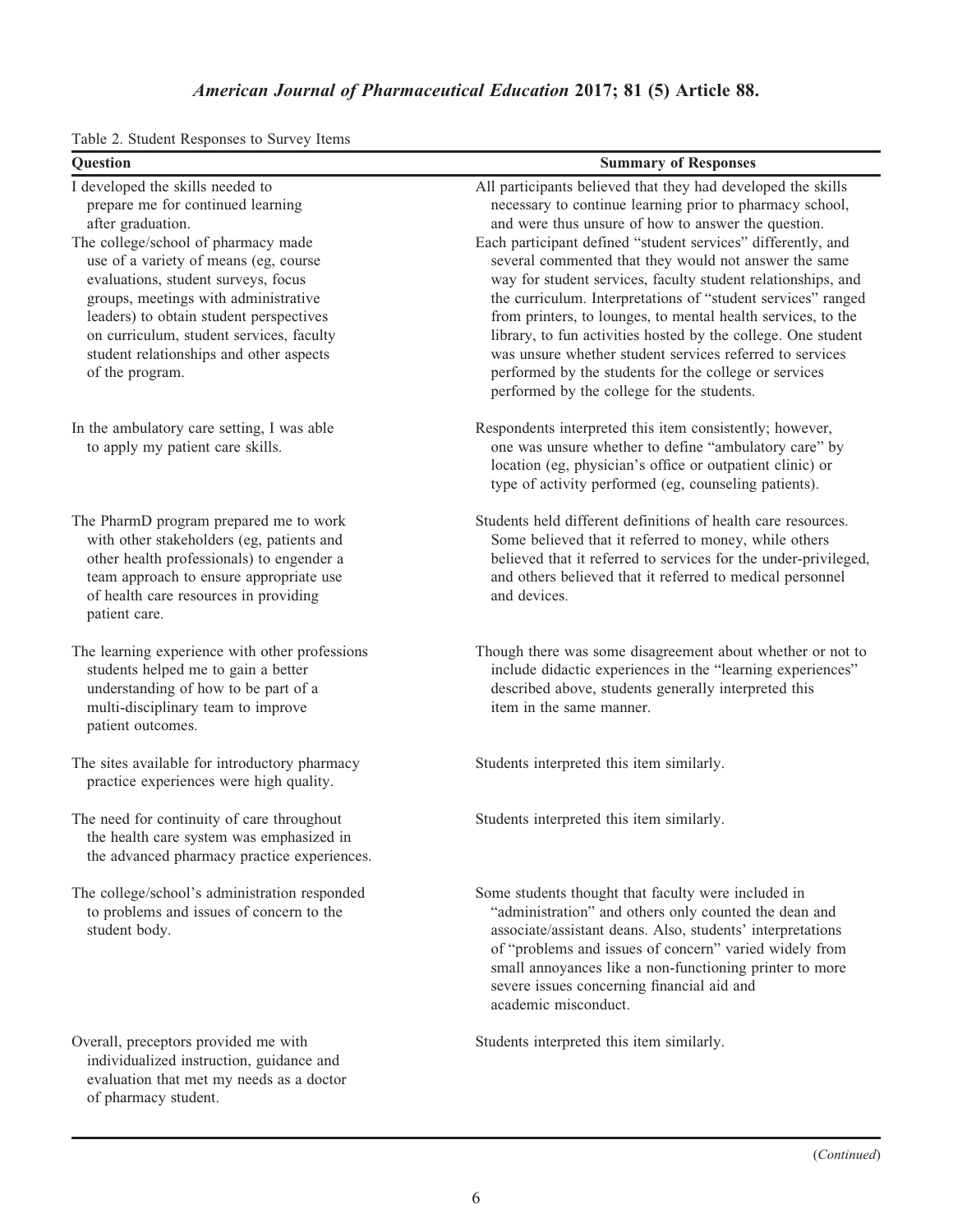|  | Table 2. (Continued) |
|--|----------------------|
|--|----------------------|

| Question                                                                                                                                                                              | <b>Summary of Responses</b>                                                                                                                                                                                                                                                                                                                                                                                                                                                                                                                           |  |  |
|---------------------------------------------------------------------------------------------------------------------------------------------------------------------------------------|-------------------------------------------------------------------------------------------------------------------------------------------------------------------------------------------------------------------------------------------------------------------------------------------------------------------------------------------------------------------------------------------------------------------------------------------------------------------------------------------------------------------------------------------------------|--|--|
| The common spaces such as lounges, lobbies,<br>or other areas for relaxation and socialization<br>available in the college/school of pharmacy<br>or elsewhere on campus met my needs. | Students interpreted this item similarly.                                                                                                                                                                                                                                                                                                                                                                                                                                                                                                             |  |  |
| During pharmacy practice experiences, access<br>to educational resources (eg, library, electronic<br>databases, drug information center) was<br>conducive to learning.                | Students interpreted this item similarly.                                                                                                                                                                                                                                                                                                                                                                                                                                                                                                             |  |  |
| If I were starting my college career over again<br>I would choose to study pharmacy.                                                                                                  | Students interpreted this item similarly.                                                                                                                                                                                                                                                                                                                                                                                                                                                                                                             |  |  |
| I would recommend a career in pharmacy to a<br>friend or relative.                                                                                                                    | Students interpreted this item similarly.                                                                                                                                                                                                                                                                                                                                                                                                                                                                                                             |  |  |
| The PharmD program prepared me to document<br>pharmaceutical care activities.                                                                                                         | Students interpreted this item similarly.                                                                                                                                                                                                                                                                                                                                                                                                                                                                                                             |  |  |
| The PharmD program prepared me to interpret<br>economic data relevant to treatment of disease.                                                                                        | Students' interpretations of "interpret" and "economic data"<br>differed somewhat. Some students believed the "interpret"<br>included actual analyses while others thought that it meant<br>"understand." As for "economic data," some students thought<br>that the question was asking whether they could "guide<br>patients who can't afford medication" while others believed<br>that it referred to "the cost of making drugs versus their<br>efficacy," yet others thought it was asking about the impact<br>of socio-economic status on health. |  |  |

consider most heavily, hence the large proportion of issues recorded under Task Performance-Logical. Finally,the high proportion of problems under Lexical-Understanding indicates that respondents were unsure of the definition of some of the words used in the survey. For example, many faculty were unsure of the intended definition of "conducive to learning" (Q15), "performance assessment" (Q10), and "informatics" (Q7).

Table 3. Number and Type of Problems Revealed During Faculty Cognitive Interviews

|                               | <b>Response Stage</b>                       |      |                 |  |  |
|-------------------------------|---------------------------------------------|------|-----------------|--|--|
| <b>Problem</b><br><b>Type</b> | <b>Understanding Performance Formatting</b> | Task | <b>Response</b> |  |  |
| Lexical                       | 17                                          |      |                 |  |  |
| Temporal                      |                                             |      |                 |  |  |
| Logical                       |                                             | 18   | 2               |  |  |
| Computational                 |                                             | 3    |                 |  |  |
| Omission/                     | 18                                          |      |                 |  |  |
| Inclusion                     |                                             |      |                 |  |  |

Student Summary: Students generally provided less feedback than faculty during the interviews, hence the smaller numbers in Table 4. While the reason for this is unclear, it may be because faculty have had more experience with the survey, and hence more time to think about it. None of the students had taken the Graduating Student Survey, but all faculty had completed the Faculty Survey multiple times. Despite the difference in total number of

|                                     |  | Table 4. Number and Type of Problems Revealed During |  |
|-------------------------------------|--|------------------------------------------------------|--|
| <b>Student Cognitive Interviews</b> |  |                                                      |  |

|                | <b>Response Stage</b>                       |             |                 |  |  |
|----------------|---------------------------------------------|-------------|-----------------|--|--|
| <b>Problem</b> |                                             | <b>Task</b> | <b>Response</b> |  |  |
| <b>Type</b>    | <b>Understanding Performance Formatting</b> |             |                 |  |  |
| Lexical        | 13                                          |             |                 |  |  |
| Temporal       |                                             |             |                 |  |  |
| Logical        |                                             |             |                 |  |  |
| Computational  | $\mathcal{D}_{\mathcal{L}}$                 |             |                 |  |  |
| Omission/      | 9                                           |             |                 |  |  |
| Inclusion      |                                             |             |                 |  |  |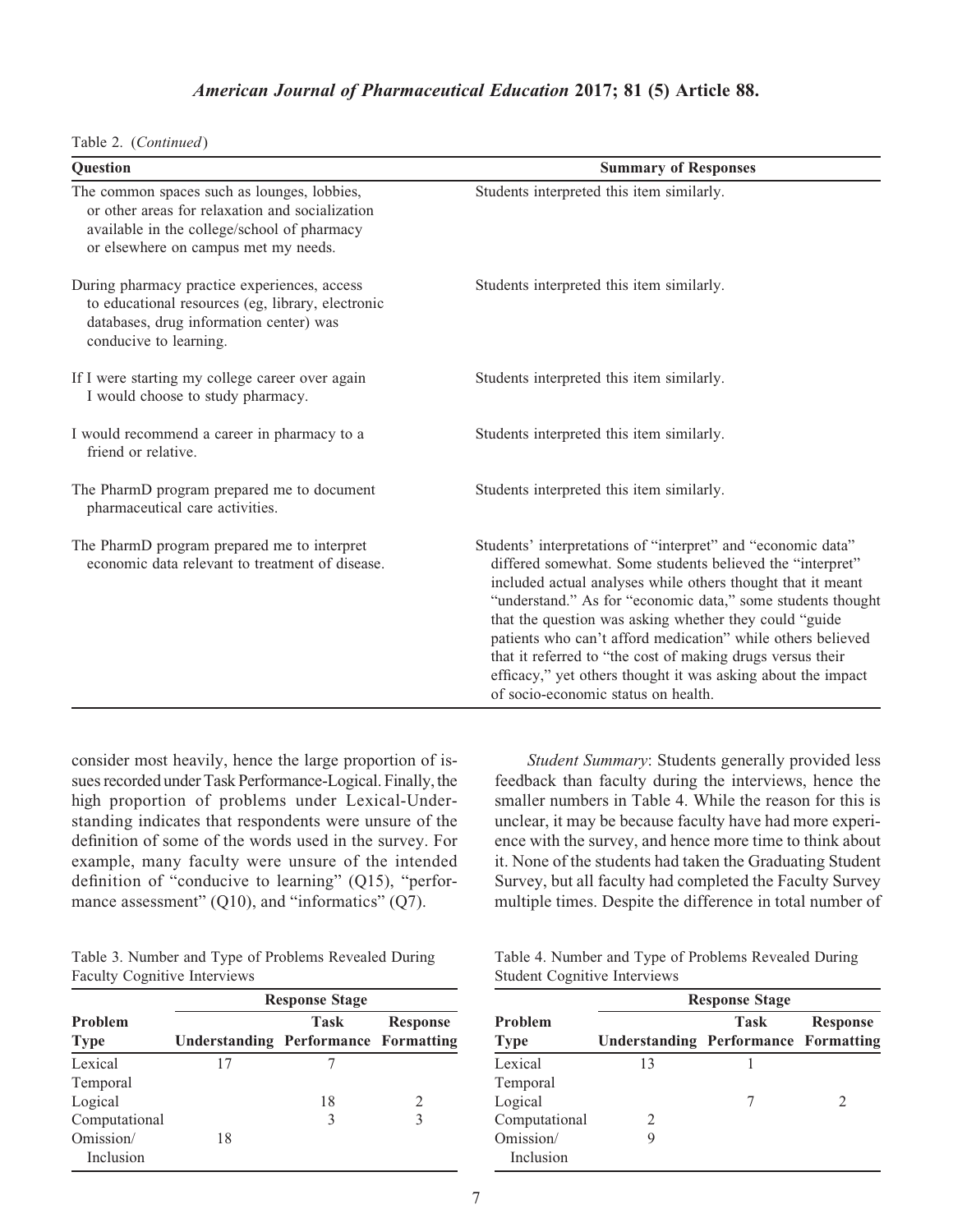responses between faculty and students, their patterns of difficulties were similar, with most issues falling into Understanding-Lexical, Understanding-Omission/Inclusion, and Task Performance-Logical. Again, most of these issues arose from multiple barreled items, and vague terminology. For example, students were unsure who counted as "administrators" (Q8) or what counted as "student services" (Q3), hence these types of difficulties were coded as Understanding-Omission/Inclusion. While the Student Survey also contained multi-barreled questions (Q2, Q4, Q10), fewer participants commented on them. Finally, the high proportion of problems under Lexical-Understanding indicates that respondents were unsure of the definition of some of the words used in the survey. For example, many students were unsure of the intended definition of "interpret economic data" (Q13) or "health care resources" (Q14).

#### DISCUSSION

This article presents the results of a pilot study evaluation of a formal cognitive interview protocol. Our overarching objectives were to introduce the methodology and to demonstrate its utility using commonly employed survey instruments. Importantly, this article reports results from a limited sample – one college of pharmacy. Our study was not intended to be exhaustive or generalizable to all faculty and students. While none of the items that we tested contained fatal flaws, we noted interpretational inconsistencies and ambiguities that warrant consideration when using the surveys for QI and/or accreditation purposes. For example, if faculty have trouble defining "strategic planning," their responses to items about strategic planning may not be informative. If students do not consistently interpret "student services," administration may not know what to change in the event of declining satisfaction. If faculty do not agree on whether "adequate" refers to the quality or the amount of support staff, overworked support staff may be unjustly reprimanded. A survey's validity will be compromised to the extent that respondents interpret the items inconsistently, struggle to interpret them at all, or interpret them differently than the survey's creators intended.

When cognitive interviews uncover interpretational inconsistencies or difficulties, researchers can look to the participants for guidance. While multiple barreled items, vague terms, and jargon should be avoided whether or not cognitive interviews have been conducted, there are few general solutions to interpretational difficulties or inconsistencies; each survey item is unique. When a participant struggles to interpret a word or phrase, the interviewer can explain the intended meaning and inquire about potential clarifications. If a majority of participants provide the same clarification, it can guide the interviewer's revisions. Similarly, if an interviewer finds inconsistent interpretation of a word or phrase, he or she can ask participants to suggest a rephrasing that elicits the desired interpretation. As cognitive interviewing is typically an iterative process, interviewers can test the suggested revisions during subsequent interviews to determine whether interpretational difficulties and inconsistencies have decreased.

Additionally, there are tools that screen survey items for vague terms and jargon. These tools can be used in conjunction with cognitive interviews, or in place of cognitive interviews if time or resources are limited. For example, Question Understanding Aid (University of Memphis, Memphis,  $TN$ <sup>5-17</sup> is an online interface that analyzes survey items for jargon, complexity, and clarity. The survey creator types the question or item into a text box, and QUAID returns an assessment of its interpretability. The American Association for Public Opinion Research (AAPOR) also provides helpful question wording resources on its website that researchers can consult if they do not have the time or resources to conduct formal pre-testing.18 For readers interested in further training in cognitive interviewing, both AAPOR and the Joint Program in Survey Methodology (JPSM) routinely offer short courses.

#### **CONCLUSION**

Government agencies, and more recently academia,4,5,19 have recognized the value of cognitive interviewing in developing valid surveys. Our findings suggest that academic pharmacy may see similar benefits. Future research is warranted to more fully evaluate the manner in which AACP survey items are interpreted and how cognitive interviewing can be employed to help colleges and schools of pharmacy and the Academy effectively and efficiently engage in quality improvement.

Quality improvement need not be limited to surveys, as cognitive interviewing is applicable to any instrument that requires interpretation.<sup>2</sup> Hence, it could be used for forms, exam questions, or admission interview questions. To date, no research has addressed whether cognitive interviewing improves exams' psychometric properties. Given the emphasis on valid and reliable assessments in the AACP Standards 2016, such research would be both timely and practical. We hope that the information and resources presented herein will encourage pharmacy educators to adopt cognitive interviewing for surveys, and to explore its usefulness for exams, admissions interviews, and any other instruments that require interpretation.